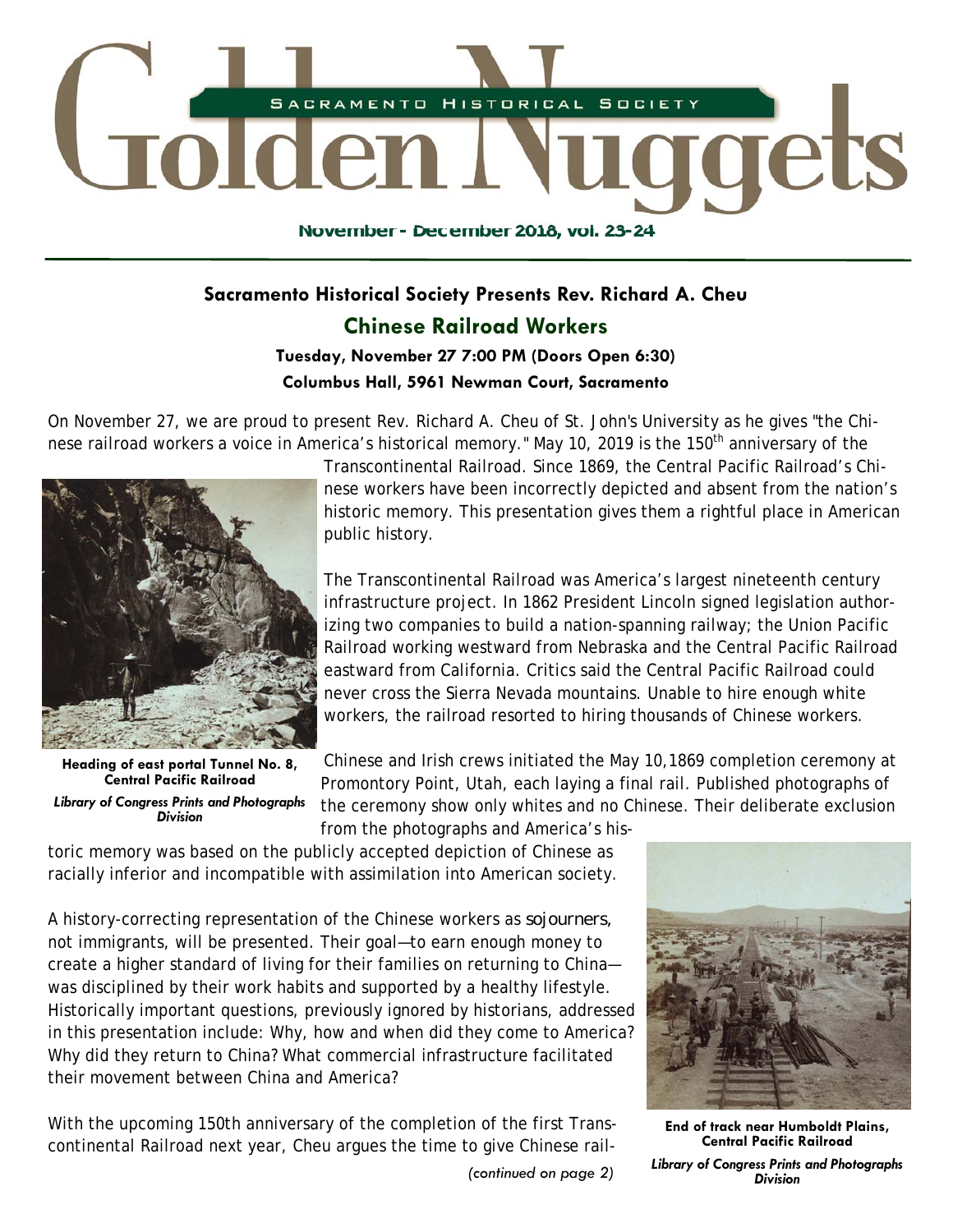# **2018 Enlightenment Awards Recipients Honored**

On June 26, 2018, the 2018 Enlightenment Awards ceremony honored a number of organizations, and individuals associated with them, that have contributed to the preservation, recordation, and interpretation of Sacramento's history. These organizations and individuals are listed below. The awards event highlighted the achievements of these inspiring people. To read more about them, the ceremony's program booklet will be added to the end of this newsletter in its online form, which can be accessed at www.sacramentohistoricalsociety.org.

# **California State Railroad Museum & Foundation**

The California State Railroad Museum and Foundation is dedicated to protecting and sharing California's railway heritage by literally bringing railway history to life. Both the Foundation and California State Parks provide the needed financial and staff resources to manage over 225,000 square feet of showcased exhibits and beautifully restored railroad cars and locomotives which illustrate railroad history in California and the West. They also co-manage and operate the Sacramento Southern Railroad, offering excursion train rides along the Sacramento River. The nationally historic Central and then Southern Pacific Railyard Boiler and Erection Shops, located just north of the museum and Old Sacramento, held over 40 national engineering patents on products associated with improving steam power and railroad operating equipment.

 Individuals Highlighted: Paul A. Helman, California State Railroad Museum Docent and Community Volunteer; Heather Kearns, California State Railroad Museum Docent; Richard Paul, California State Railroad Museum Docent. Manager, Sacramento Southern Railroad Maintenance of Way; Mike Taylor, California State Railroad Museum Docent

## **Sacramento Historical Society**

The mission of the Sacramento Historical Society is to preserve the heritage of the Sacramento region, promote greater awareness of regional history, act as a resource for inquiries regarding local history, and educate the public about the importance of local and regional history.

 For more than 65 years, the organization has brought together people to share their lively interests. They offer informative publications, programs, and special events. The Society is a volunteer organization which, on occasion, has advocated for the preservation of historical resources in the community. The greater Sacramento region's history is rich and complex. The Society's activities not only raise awareness about the past, but also are lively and fun. The Sacramento Historical Society brings history to life and these folks have made that happen.

 Individuals Highlighted: Steve Beck, Anita Clevenger, Lois Dove, Dr. Bob LaPerriere, Christina Richter, and Pat Turse.

*(continued on page 3)* 

## **Chinese Railroad Workers** *(continued from page 1)*

road workers their "rightful place in American public history" is tremendously overdue.

Richard Cheu is a PhD student of World history at St. John's University with a Chinese American field of specialization. He also has degrees in marketing and biology. Since the mid-1980s, Cheu has been an independent scholar focusing on late 19<sup>th</sup> and early 20<sup>th</sup> century Chinese American history. In this capacity, he has conducted more than 60 oral histories, which are digitized and archived at the Hoover Institution at Stanford University. For the past ten years he has served as a volunteer history interpreter in the National Park Service-Amtrak Trails and Rails program.

Be sure to RSVP for this important and fascinating presentation.



**Laborers near the opening of Summit Tunnel, Central Pacific Railroad** 

*Library of Congress Prints and Photographs Division*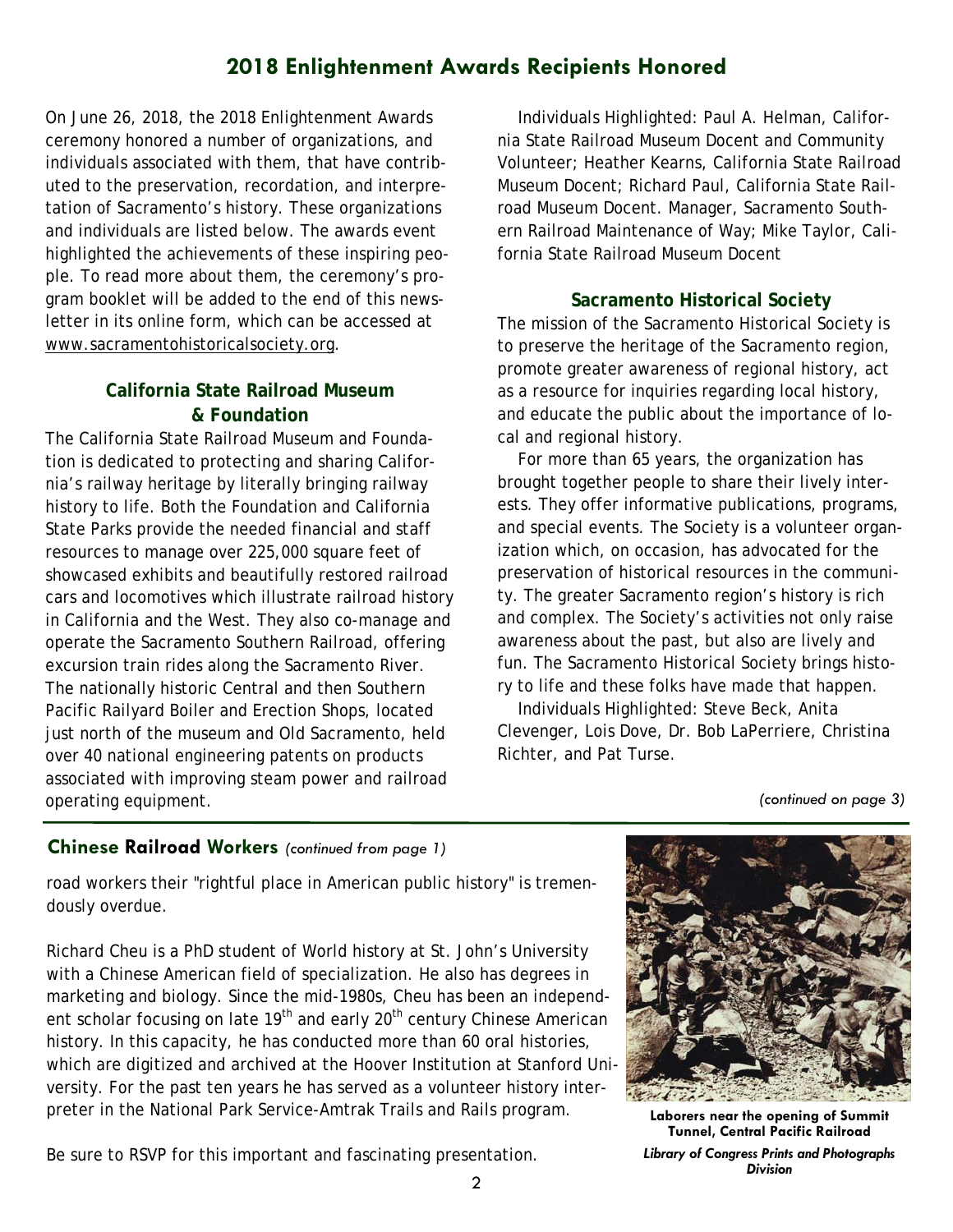# **2018 Enlightenment Awards Recipients Honored** *(continued from page 2)*

#### **Freemasons**

Freemasonry is the world's first and largest fraternal organization. Masonry is based on the belief that

each man has a responsibility to help make the world a better place. Through the Freemason culture of philanthropy ,they make a profound difference for their brothers, families, communities, and future. Masons find satisfaction in being part of a centuriesold fraternity whose traditions and core values are relevant today, and will endure for centuries to come. The Sacramento Masonic

Temple, completed in1918, is considered one of the most intact century old architectural period pieces in Sacramento. In 2001 the building was listed on the National Register of Historic Places.

 Individuals Highlighted: John Lilburn Cooper III, Past Grand Master of Masons in California (2013- 2014); Joseph Kouassi Dongo, Past Master of Washington Lodge No. 20 (2010, 2012)

## **Preservation Sacramento**

Preservation Sacramento is committed to a Sacramento where all citizens recognize the intrinsic value of historic sites and cherish them as a vital part of everyday life. They envision a Sacramento where citizens advocate for careful use of our diverse historic resources and understand the economic and social benefits of historic preservation. They strive to remind Sacramentans throughout the region of the value of our shared past, the ways in which it enriches our lives, and the irreplaceable legacy it provides our children.

 Individuals Highlighted: Karen Jacques, Historic Preservation Advocate; Richard Rich & Megan Wygant, E. Claire Raley Center for the Performing Arts, Fremont School Adaptive Reuse Project; Athol Wong, President, Friends of Capitol Mansions

#### **Sacramento Heritage Inc.**

Sacramento Heritage was incorporated by the City of Sacramento in 1975 as a not-for-profit corporation governed by a nine-member volunteer board of directors appointed by the Mayor and confirmed by



**The Enlightenment Awards ceremony was held at the Sacramento Masonic Temple.**

the City Council. They host walking tours, organize grants for historic Sacramento locations to be preserved and rehabilitated, and manage the historic

properties plaque program.

 Individuals Highlighted: Tyler Girimonte, Sutter Capital MAY Building Restoration; Gretchen Steinberg, City of Sacramento Mid -century Modern Survey; Ali Youssefi (in memoriam), CFY Development, Warehouse Artist Lofts (also associated with Preservation Sacramento)

### **Tower Records**

In 1960, Russell Solomon opened the first Tower Records store on Watt Avenue, in Sacramento, California. He named it for his father's drugstore, which shared a building and name with the Tower Theater, where Solomon first started selling records on a folding table. By 1976 Solomon had opened Tower Books and Posters at 1600 Broadway, next door to Tower Records. Tower spread all around the world: New York, London, Singapore, Japan. Numerous Sacramento Tower Records management employees, through their dedication and creativity, helped build a small music store into a retailing giant.

 Individuals Highlighted: Julie Rubins Bianucci, Director of Communications; Heidi Keller Cotler, Vice President, Tower Books & Magazines; Robert "Bob" Delanoy, Vice President, Retail Operations U.S.; Mike Farrace, Vice President, Publishing & Direct to Consumer; Stan Goman, Chief Operating Officer; Jennifer Birner Hegji, Vice President, Training & Education; Christopher J. Hopson, Executive Vice President and Chief Marketing Officer; Stephen Nikkel, Vice President, Global Advertising Operations; Michael A. Polster, Vice President, Information Technology; Michael Solomon, Vice President and Legal Counsel, President; John Thrasher, Vice President, Video Sales; Mark Viducich, Chief Operating Officer, Tower Bayside; Terri Ball Williams, Vice President, Tower Advertising & Marketing; Russ Solomon, President & Chief Executive Officer.

Congratulations to these worthy and inspiring organizations and individuals!